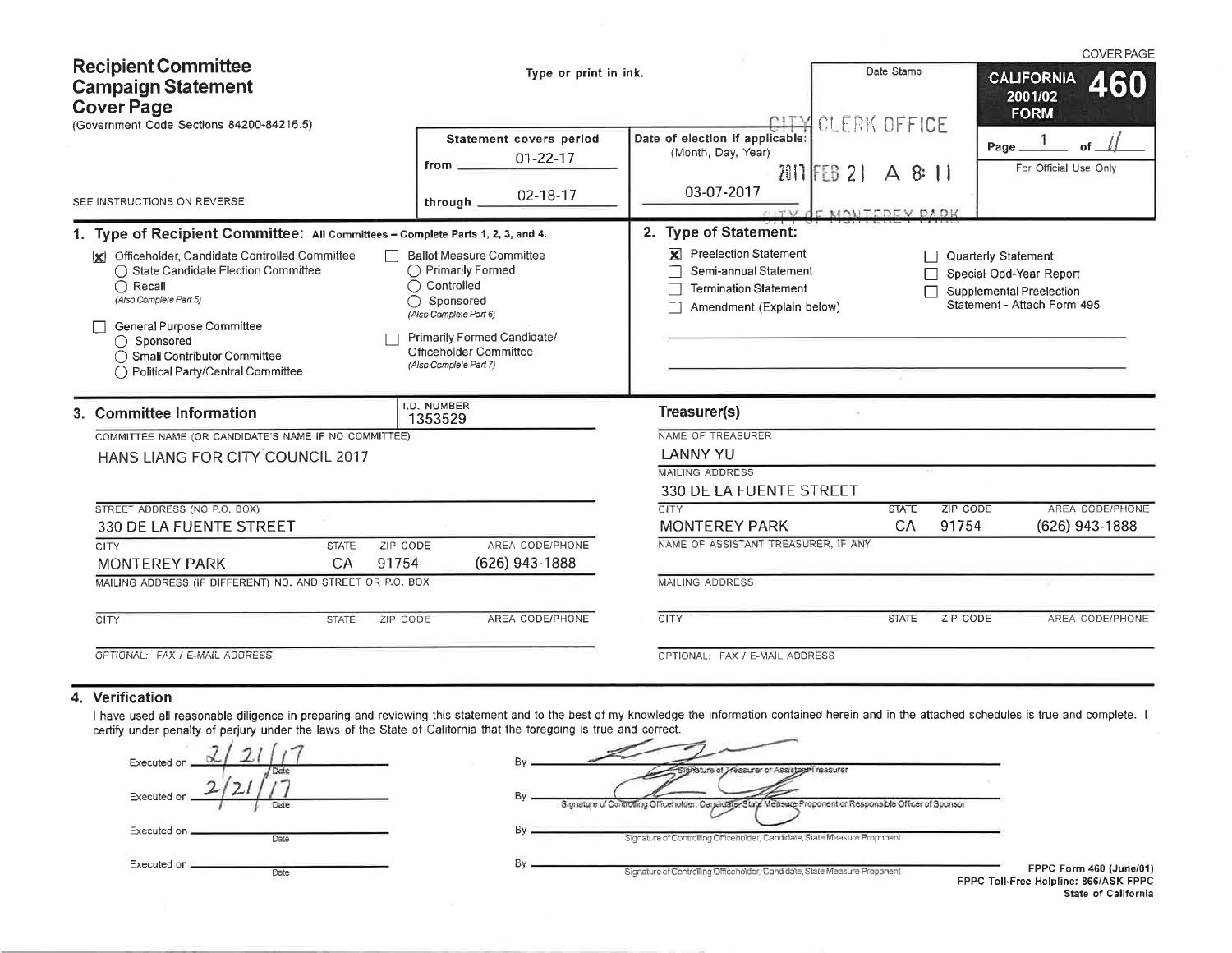AREA CODE/PHONE

# **Recipient Committee Campaign Statement** Cover Page - Part 2

COVER PAGE - PART 2

|      | <b>CALIFORNIA</b><br><b>FORM</b> | ālaņ |
|------|----------------------------------|------|
| Page | 2                                | nf   |

### 5. Officeholder or Candidate Controlled Committee

NAME OF OFFICEHOLDER OR CANDIDATE

#### **HANS LIANG**

CITY

OFFICE SOUGHT OR HELD (INCLUDE LOCATION AND DISTRICT NUMBER IF APPLICABLE)

## MONTEREY PARK CITY COUNCIL MEMBER

| RESIDENTIAL/BUSINESS ADDRESS (NO. AND STREET) |  | <b>CITY</b> | <b>STATE</b> | ZIP - |
|-----------------------------------------------|--|-------------|--------------|-------|
|-----------------------------------------------|--|-------------|--------------|-------|

330 DE LA FUENTE STREET, MONTEREY PARK, CA 91754

Related Committees Not Included in this Statement: List any committees not included in this statement that are controlled by you or are primarily formed to receive contributions or make expenditures on behalf of your candidacy.

| COMMITTEE NAME    |                              |          | I.D. NUMBER |                       |
|-------------------|------------------------------|----------|-------------|-----------------------|
|                   |                              |          |             |                       |
| NAME OF TREASURER |                              |          |             | CONTROLLED COMMITTEE? |
|                   |                              |          | <b>YES</b>  | <b>NO</b>             |
| COMMITTEE ADDRESS | STREET ADDRESS (NO P.O. BOX) |          |             |                       |
|                   |                              |          |             |                       |
| CITY              | <b>STATE</b>                 | ZIP CODE |             | AREA CODE/PHONE       |
|                   |                              |          |             |                       |
| COMMITTEE NAME    |                              |          | I.D. NUMBER |                       |
|                   |                              |          |             |                       |
| NAME OF TREASURER |                              |          |             | CONTROLLED COMMITTEE? |
|                   |                              |          | <b>YES</b>  | NO.                   |
| COMMITTEE ADDRESS | STREET ADDRESS (NO P.O. BOX) |          |             |                       |
|                   |                              |          |             |                       |

**STATE** 

ZIP CODE

## 6. Ballot Measure Committee

NAME OF BALLOT MEASURE

| BALLOT NO. OR LETTER | <b>JURISDICTION</b> | <b>SUPPORT</b><br>OPPOSE |
|----------------------|---------------------|--------------------------|
|                      |                     |                          |

Identify the controlling officeholder, candidate, or state measure proponent, if any.

NAME OF OFFICEHOLDER, CANDIDATE, OR PROPONENT

| OFFICE SOUGHT OR HELD | I DISTRICT NO. IF ANY |
|-----------------------|-----------------------|
|                       |                       |

#### 7. Primarily Formed Committee List names of officeholder(s) or candidate(s) for which this committee is primarily formed.

| NAME OF OFFICEHOLDER OR CANDIDATE | OFFICE SOUGHT OR HELD | <b>SUPPORT</b><br><b>OPPOSE</b> |
|-----------------------------------|-----------------------|---------------------------------|
| NAME OF OFFICEHOLDER OR CANDIDATE | OFFICE SOUGHT OR HELD | <b>SUPPORT</b><br><b>OPPOSE</b> |
| NAME OF OFFICEHOLDER OR CANDIDATE | OFFICE SOUGHT OR HELD | <b>SUPPORT</b><br>OPPOSE        |
| NAME OF OFFICEHOLDER OR CANDIDATE | OFFICE SOUGHT OR HELD | SUPPORT<br>OPPOSE               |

Attach continuation sheets if necessary

FPPC Form 460 (June/01) FPPC Toll-Free Helpline: 866/ASK-FPPC State of California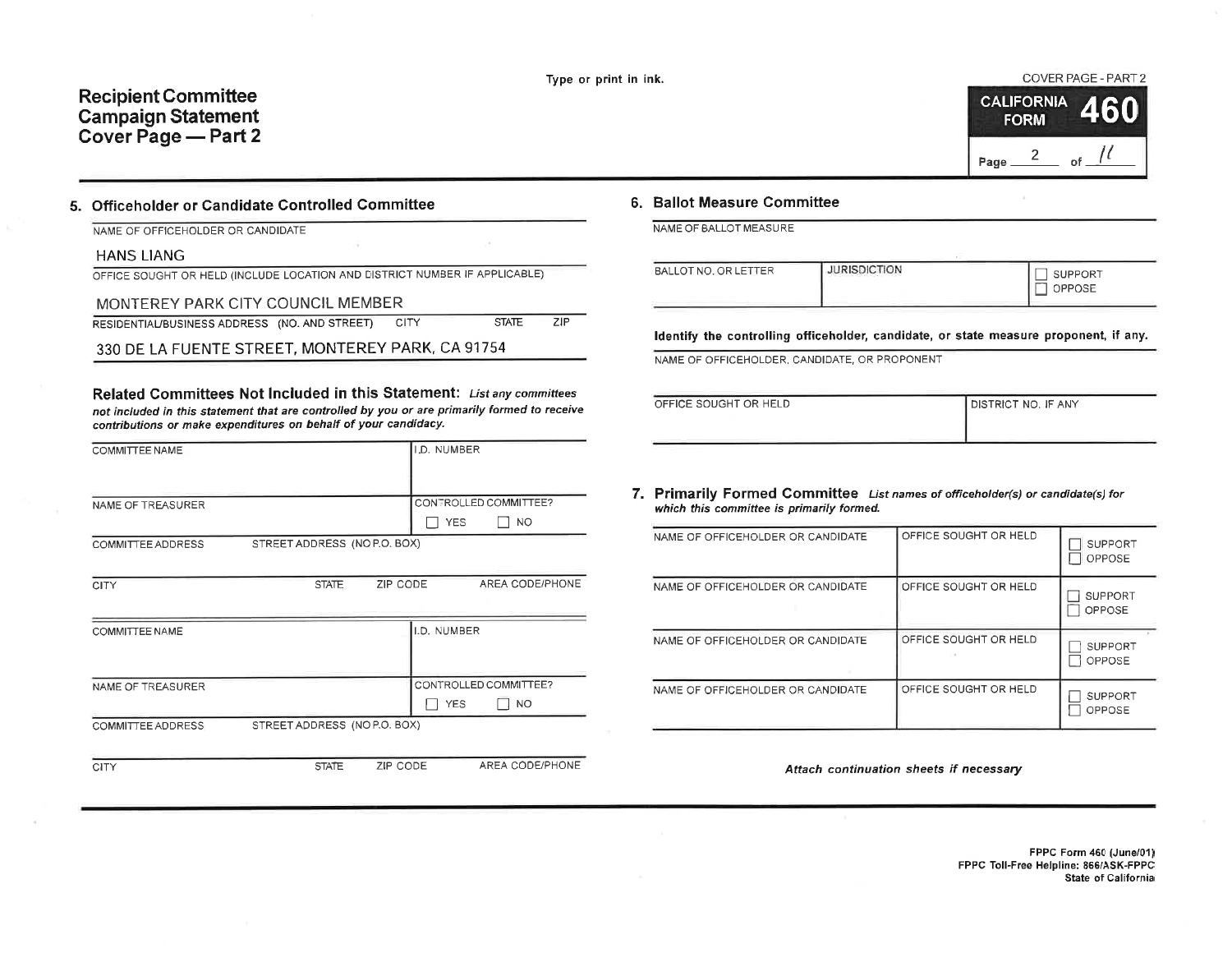| <b>Campaign Disclosure Statement</b><br><b>Summary Page</b>                                                                                                        |      | Type or print in ink.<br>Amounts may be rounded<br>to whole dollars.<br>from _ |       |                                                                                                                                              |                                 | Statement covers period<br>$01 - 22 - 17$<br>02-18-17                                             | <b>SUMMARY PAGE</b><br><b>CALIFORNIA</b><br><b>160</b><br><b>FORM</b><br>Page $\frac{3}{2}$ of           |
|--------------------------------------------------------------------------------------------------------------------------------------------------------------------|------|--------------------------------------------------------------------------------|-------|----------------------------------------------------------------------------------------------------------------------------------------------|---------------------------------|---------------------------------------------------------------------------------------------------|----------------------------------------------------------------------------------------------------------|
| SEE INSTRUCTIONS ON REVERSE.<br>NAME OF FILER                                                                                                                      |      |                                                                                |       |                                                                                                                                              | through _                       |                                                                                                   | I.D. NUMBER                                                                                              |
| HANS LIANG FOR CITY COUNCIL 2017                                                                                                                                   |      |                                                                                |       |                                                                                                                                              |                                 |                                                                                                   | 1353529                                                                                                  |
| <b>Contributions Received</b>                                                                                                                                      |      | Column A<br>TOTAL THIS PERIOD<br>(FROM ATTACHED SCHEDULES)                     |       | Column <sub>B</sub><br><b>CALENDAR YEAR</b><br>TOTAL TO DATE                                                                                 |                                 |                                                                                                   | <b>Calendar Year Summary for Candidates</b><br>Running in Both the State Primary and                     |
|                                                                                                                                                                    |      | 20,616                                                                         |       |                                                                                                                                              | 55,235                          | <b>General Elections</b>                                                                          |                                                                                                          |
|                                                                                                                                                                    |      | $\Omega$                                                                       |       |                                                                                                                                              | $\Omega$                        |                                                                                                   | 1/1 through 6/30<br>7/1 to Date                                                                          |
|                                                                                                                                                                    |      | 20,616<br>$\overline{0}$                                                       |       |                                                                                                                                              | 55,235<br>$\mathbf{0}$          | 20. Contributions<br>Received<br>21. Expenditures                                                 |                                                                                                          |
| 5. TOTAL CONTRIBUTIONS RECEIVED  Add Lines 3 + 4 \$                                                                                                                |      | 20,616                                                                         |       |                                                                                                                                              | 55,235                          | Made                                                                                              | $s \sim$ $s \sim$                                                                                        |
| <b>Expenditures Made</b><br>9. Accrued Expenses (Unpaid Bills) Schedule F, Line 3<br>10. Nonmonetary Adjustment <b>Manual Commonwealtherine</b> Schedule C, Line 3 |      | 10,371<br>$\Omega$<br>10,371<br>$\Omega$<br>0                                  |       |                                                                                                                                              | 18,200<br>0<br>18,200<br>0<br>0 | <b>Expenditure Limit Summary for State</b><br><b>Candidates</b><br>Date of Election<br>(mm/dd/yy) | 22. Cumulative Expenditures Made*<br>(If Subject to Voluntary Expenditure Limit)<br><b>Total to Date</b> |
|                                                                                                                                                                    |      | 10,371                                                                         |       |                                                                                                                                              | 18,200                          |                                                                                                   | $\frac{1}{2}$                                                                                            |
| <b>Current Cash Statement</b><br>12. Beginning Cash Balance  Previous Summary Page, Line 16 \$                                                                     |      | 40,172<br>20,616<br>$\Omega$<br>10,371                                         |       | To calculate Column B, add<br>amounts in Column A to the<br>corresponding amounts<br>from Column B of your last<br>report. Some amounts in   |                                 |                                                                                                   | $\sim$                                                                                                   |
| 16. ENDING CASH BALANCE  Add Lines 12 + 13 + 14, then subtract Line 15<br>If this is a termination statement, Line 16 must be zero.                                | -S   | 50,417                                                                         |       | Column A may be negative<br>figures that should be<br>subtracted from previous<br>period amounts. If this is<br>the first report being filed |                                 |                                                                                                   |                                                                                                          |
|                                                                                                                                                                    |      | 0                                                                              |       | for this calendar year, only<br>carry over the amounts                                                                                       |                                 |                                                                                                   | *Since January 1, 2001. Amounts in this section may be                                                   |
| <b>Cash Equivalents and Outstanding Debts</b>                                                                                                                      | - \$ | 0<br>$\mathbf{0}$                                                              | any). | from Lines 2, 7, and 9 (if                                                                                                                   |                                 | different from amounts reported in Column B.                                                      | FPPC Form 460 (June/01)                                                                                  |
|                                                                                                                                                                    |      |                                                                                |       |                                                                                                                                              |                                 |                                                                                                   | FPPC Toll-Free Helpline: 866/ASK-FPPC                                                                    |

 $\frac{3}{16}$ 

 $\sim$  1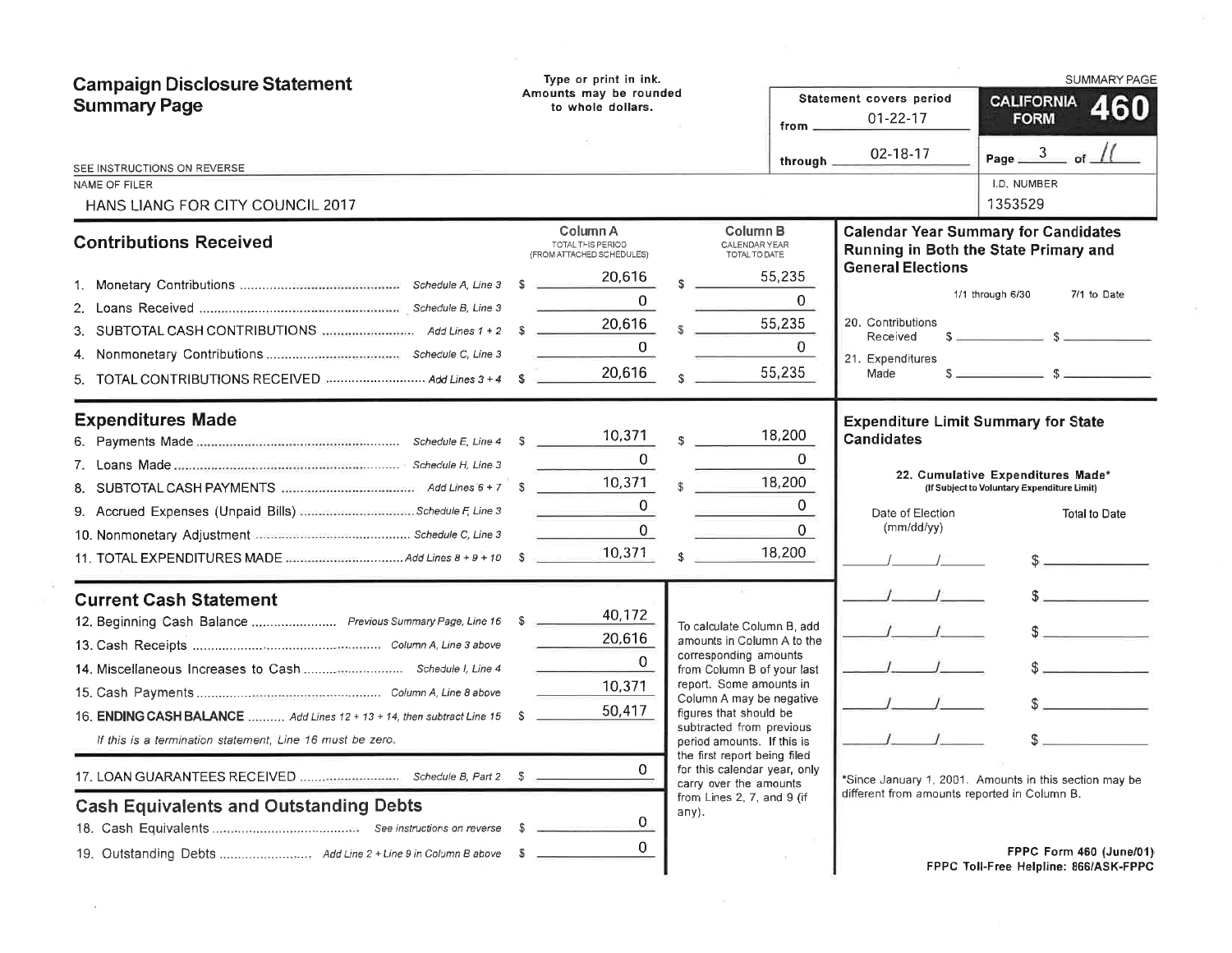| <b>Schedule A</b><br><b>Monetary Contributions Received</b> |                                                                                                                                               |                                                                             | Type or print in ink.<br>Amounts may be rounded<br>to whole dollars.                                | Statement covers period                  |                                                                  |                                    | SCHEDULE A<br><b>CALIFORNIA</b>                          |  |
|-------------------------------------------------------------|-----------------------------------------------------------------------------------------------------------------------------------------------|-----------------------------------------------------------------------------|-----------------------------------------------------------------------------------------------------|------------------------------------------|------------------------------------------------------------------|------------------------------------|----------------------------------------------------------|--|
|                                                             |                                                                                                                                               |                                                                             |                                                                                                     | from $\equiv$                            | $01 - 22 - 17$                                                   | 460<br><b>FORM</b>                 |                                                          |  |
|                                                             | SEE INSTRUCTIONS ON REVERSE                                                                                                                   |                                                                             |                                                                                                     | through                                  | 02-18-17                                                         | Page                               | of $\frac{1}{1}$<br>4                                    |  |
| NAME OF FILER                                               |                                                                                                                                               |                                                                             |                                                                                                     |                                          |                                                                  |                                    | I.D. NUMBER                                              |  |
|                                                             | HANS LIANG FOR CITY COUNCIL 2017                                                                                                              |                                                                             |                                                                                                     |                                          |                                                                  | 1353529                            |                                                          |  |
| DATE<br>RECEIVED                                            | FULL NAME, STREET ADDRESS AND ZIP CODE OF CONTRIBUTOR<br>(IF COMMITTEE, ALSO ENTER I D. NUMBER)                                               | <b>CONTRIBUTOR</b><br>CODE *                                                | IF AN INDIVIDUAL, ENTER<br>OCCUPATION AND EMPLOYER<br>(IF SELF-EMPLOYED, ENTER NAME<br>OF BUSINESS) | <b>AMOUNT</b><br>RECEIVED THIS<br>PERIOD | CUMULATIVE TO DATE<br><b>CALENDAR YEAR</b><br>(JAN. 1 - DEC. 31) |                                    | PER ELECTION<br>TO DATE<br>(IF REQUIRED)                 |  |
| 01/26/17                                                    | LA County Deputy Probation Officers Union<br>2500 Wilshire Blvd. Ste 1010<br>Los Angeles, CA 90057<br>ID# 744558                              | $\Box$ IND<br>$\mathbf{K}$ COM<br>$\Box$ OTH<br>$\Box$ PTY<br>$\square$ scc |                                                                                                     | 10000                                    |                                                                  | 10000                              |                                                          |  |
| 01/26/17                                                    | David Ikeda<br>319 De La Fuente Street<br>Monterey Park, CA 91754                                                                             | <b>X</b> IND<br>$\Box$ COM<br>$\Box$ OTH<br>$\Box$ PTY<br>$\Box$ scc        | DA Staff<br><b>LA County District</b><br>Attorney's Office                                          | 100                                      |                                                                  | 100                                |                                                          |  |
| 02/01/17                                                    | Sylvia Guerro<br>1013 W. Newmark Ave.<br>Monterey Park, CA 91754                                                                              | <b>X</b> IND<br>$\Box$ COM<br>Потн<br>$\Box$ PTY<br>$\square$ scc           | Teacher<br>Montebello Unified<br><b>School District</b>                                             | 250                                      |                                                                  | 250                                |                                                          |  |
| 02/09/17                                                    | <b>Edward Ho</b><br>1848 Gilman Street<br>Fullerton, CA 92833                                                                                 | KIND<br>$\Box$ COM<br>Потн<br>$\Box$ PTY<br>$\square$ scc                   | Attorney<br>Atkinson, Andelson,<br>Loya, Ruud & Romo                                                | 200                                      |                                                                  | 200                                |                                                          |  |
| 01/26/17                                                    | AFSCME Local 3634<br>514 Shatto Pl. Ste. 215<br>Los Angeles, CA 90020<br>ID#1334366                                                           | $\square$ IND<br>$\times$ COM<br>Потн<br>$\Box$ PTY<br>$\square$ SCC        |                                                                                                     | 500                                      |                                                                  | 500                                |                                                          |  |
|                                                             |                                                                                                                                               |                                                                             | <b>SUBTOTAL \$</b>                                                                                  | 11050                                    |                                                                  |                                    |                                                          |  |
|                                                             | <b>Schedule A Summary</b>                                                                                                                     |                                                                             |                                                                                                     |                                          |                                                                  | *Contributor Codes                 |                                                          |  |
|                                                             | 1. Amount received this period - contributions of \$100 or more.                                                                              |                                                                             |                                                                                                     | 20125                                    |                                                                  | IND-Individual                     | COM-Recipient Committee<br>(other than PTY or SCC)       |  |
|                                                             |                                                                                                                                               |                                                                             |                                                                                                     | 491                                      |                                                                  | OTH-Other<br>PTY - Political Party |                                                          |  |
|                                                             | 3. Total monetary contributions received this period.<br>(Add Lines 1 and 2. Enter here and on the Summary Page, Column A, Line 1.)  TOTAL \$ |                                                                             |                                                                                                     | 20616                                    |                                                                  |                                    | SCC-Small Contributor Committee<br>FRRA F.L. JAN (1 154) |  |

FPPC Form 460 (June/01)<br>FPPC Toll-Free Helpline: 866/ASK-FPPC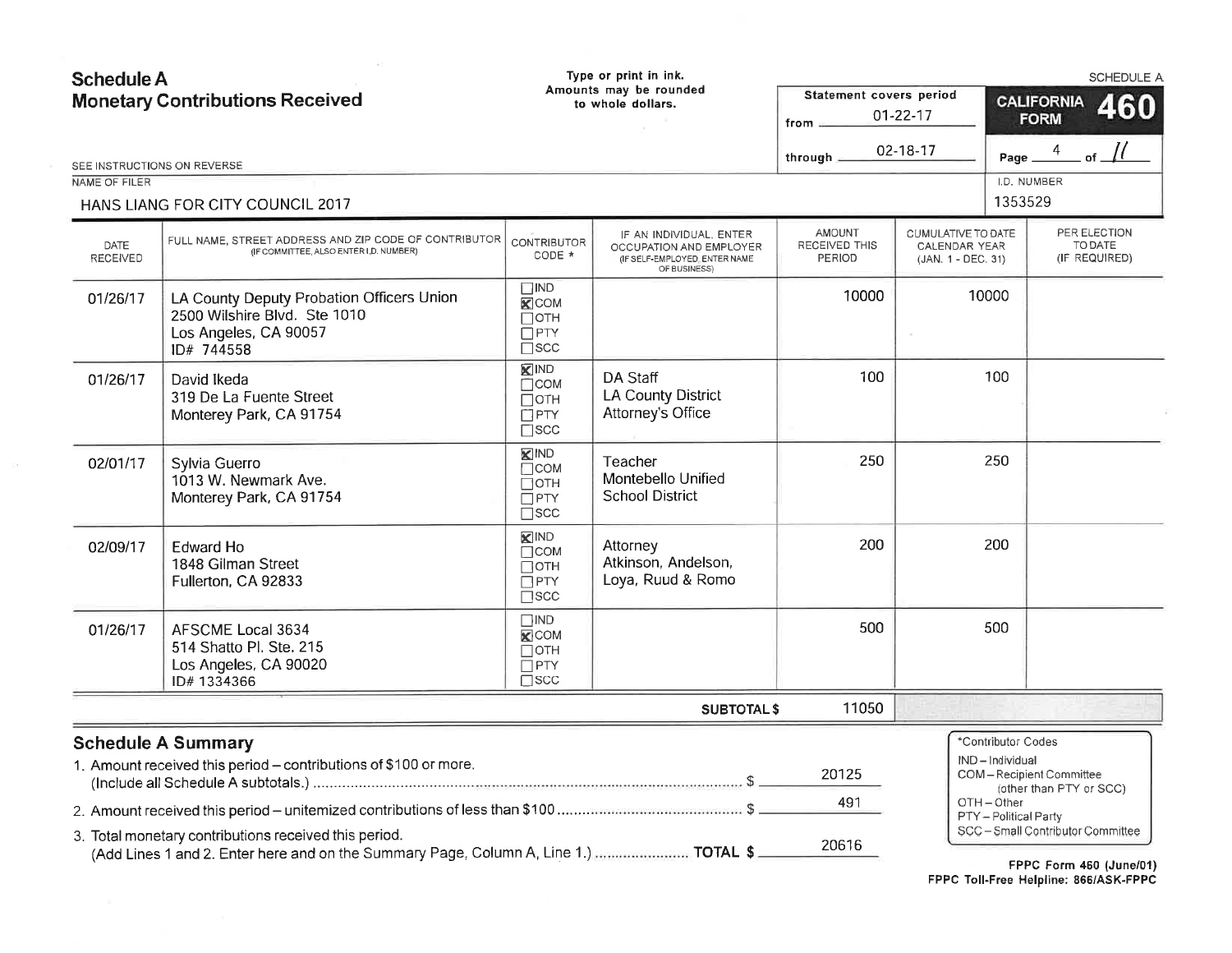| NAME OF FILER    | <b>Schedule A (Continuation Sheet)</b><br><b>Monetary Contributions Received</b><br>HANS LIANG FOR CITY COUNCIL 2017 | Type or print in ink.<br>Amounts may be rounded<br>to whole dollars.        |                                                                                                     | <b>Statement covers period</b><br>from<br>through: | $01 - 22 - 17$<br>02-18-17                                | Page $\equiv$<br>I.D. NUMBER<br>1353529 | SCHEDULE A (CONT.)<br><b>CALIFORNIA</b><br>460<br><b>FORM</b><br>of $\frac{1}{1}$<br>$\overline{5}$ |
|------------------|----------------------------------------------------------------------------------------------------------------------|-----------------------------------------------------------------------------|-----------------------------------------------------------------------------------------------------|----------------------------------------------------|-----------------------------------------------------------|-----------------------------------------|-----------------------------------------------------------------------------------------------------|
| DATE<br>RECEIVED | FULL NAME, STREET ADDRESS AND ZIP CODE OF CONTRIBUTOR<br>(IF COMMITTEE, ALSO ENTER I, D. NUMBER)                     | <b>CONTRIBUTOR</b><br>CODE *                                                | IF AN INDIVIDUAL, ENTER<br>OCCUPATION AND EMPLOYER<br>(IF SELF-EMPLOYED, ENTER NAME<br>OF BUSINESS) | <b>AMOUNT</b><br>RECEIVED THIS<br>PERIOD           | CUMULATIVE TO DATE<br>CALENDAR YEAR<br>(JAN. 1 - DEC. 31) |                                         | PER ELECTION<br>TO DATE<br>(IF REQUIRED)                                                            |
| 02/02/17         | <b>BizFed PAC</b><br>455 Capitol Mall, Ste. 600<br>Sacramento, CA 95814<br>ID# 1305594                               | $\Box$ IND<br>$\mathsf{R}$ COM<br>$\Box$ OTH<br>$\Box$ PTY<br>$\square$ SCC |                                                                                                     | 500                                                |                                                           | 500                                     |                                                                                                     |
| 01/26/17         | Warren T. Furutani<br>1482 W. 185th Street<br>Gardena, CA 90248                                                      | $R$ IND<br>$\Box$ COM<br>$\Box$ OTH<br>$\Box$ PTY<br>$\square$ SCC          | Retired                                                                                             | 125                                                |                                                           | 125                                     |                                                                                                     |
| 01/31/17         | Eric J. Ching for Walnut City Council 2016<br>22077 E. Snow Creek Drive<br>Walnut CA, 91789<br>ID# 1344120           | $\Box$ IND<br><b>X</b> COM<br>$\square$ OTH<br>$\Box$ PTY<br>$\square$ scc  |                                                                                                     | 200                                                |                                                           | 200                                     |                                                                                                     |
| 02/02/17         | <b>Athens Services</b><br>PO Box 60009<br>City of Industry, CA 91716                                                 | $\square$ IND<br>$\Box$ COM<br><b>X</b> OTH<br>$\Box$ PTY<br>$\square$ SCC  |                                                                                                     | 3000                                               |                                                           | 3000                                    |                                                                                                     |
| 02/07/17         | <b>United Democrats of SGV</b><br>2416 Capetown Ave.<br>Alhambra, CA 91803<br>ID#1284874                             | $\square$ IND<br>$X$ COM<br>Потн<br>$\Box$ PTY<br>$\Box$ scc                |                                                                                                     | 250                                                |                                                           | 250                                     |                                                                                                     |
|                  |                                                                                                                      |                                                                             | <b>SUBTOTAL \$</b>                                                                                  | 4075                                               |                                                           |                                         |                                                                                                     |

 $\sim 10^{-11}$ 

\*Contributor Codes IND - lndividual COM - Recipient Committee (other than PTY or SCC)  $OTH - O$ ther PTY - Political Party SCC - Small Contributor Committee

je)

FPPc Form 460 (June/01) FPPC Toll-Free Helpline: 866/A5K-FPPC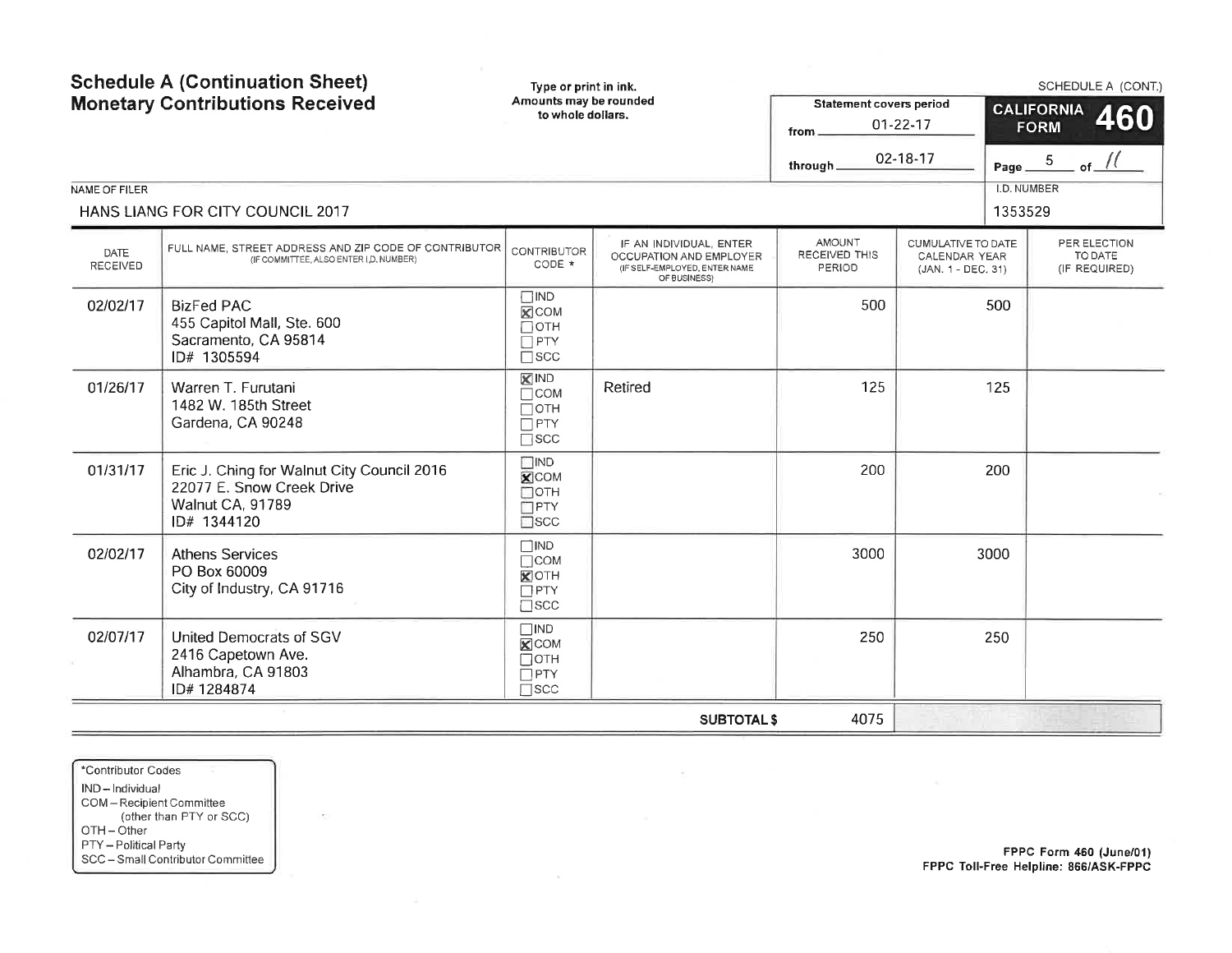| NAME OF FILER           | <b>Schedule A (Continuation Sheet)</b><br>Type or print in ink.<br>Amounts may be rounded<br><b>Monetary Contributions Received</b><br><b>Statement covers period</b><br>to whole dollars.<br>$01 - 22 - 17$<br>from $\overline{\phantom{a}}$<br>02-18-17<br>through_<br>HANS LIANG FOR CITY COUNCIL 2017 |                                                                         |                                                                                                     |                                          | Page $\_^6$<br><b>I.D. NUMBER</b><br>1353529                     | SCHEDULE A (CONT.)<br><b>CALIFORNIA</b><br>460<br><b>FORM</b> |                                          |
|-------------------------|-----------------------------------------------------------------------------------------------------------------------------------------------------------------------------------------------------------------------------------------------------------------------------------------------------------|-------------------------------------------------------------------------|-----------------------------------------------------------------------------------------------------|------------------------------------------|------------------------------------------------------------------|---------------------------------------------------------------|------------------------------------------|
| <b>DATE</b><br>RECEIVED | FULL NAME, STREET ADDRESS AND ZIP CODE OF CONTRIBUTOR<br>(IF COMMITTEE, ALSO ENTER I.D. NUMBER)                                                                                                                                                                                                           | <b>CONTRIBUTOR</b><br>CODE *                                            | IF AN INDIVIDUAL, ENTER<br>OCCUPATION AND EMPLOYER<br>(IF SELF-EMPLOYED, ENTER NAME<br>OF BUSINESS) | <b>AMOUNT</b><br>RECEIVED THIS<br>PERIOD | CUMULATIVE TO DATE<br><b>CALENDAR YEAR</b><br>(JAN. 1 - DEC. 31) |                                                               | PER ELECTION<br>TO DATE<br>(IF REQUIRED) |
| 02/15/17                | United Nurses Associaiton of California<br>555 Capitol Mall Ste. 1425<br>Sacramento, CA 95814<br>ID#1295768                                                                                                                                                                                               | $\Box$ IND<br>$X$ COM<br>$\Box$ OTH<br>$\Box$ PTY<br>$\square$ SCC      |                                                                                                     | 1000                                     |                                                                  | 1000                                                          |                                          |
| 02/17/17                | <b>CA Real Estate Political Action Committee</b><br><b>CA Association of Realtors</b><br>525 S. Virgil Ave.<br>Los Angeles, CA 90020<br>ID# 890106                                                                                                                                                        | $\Box$ IND<br>$X$ COM<br>$\Box$ OTH<br>$\Box$ PTY<br>$\square$ scc      |                                                                                                     | 2500                                     |                                                                  | 2500                                                          |                                          |
| 02/16/17                | <b>AFSCME District Council 36</b><br>514 Shatto Place 3rd Floor<br>Los Angeles, CA 90020<br>ID# 747-152                                                                                                                                                                                                   | $\Box$ IND<br>$\times$ COM<br>$\Box$ OTH<br>$\Box$ PTY<br>$\square$ scc |                                                                                                     | 500                                      |                                                                  | 50                                                            |                                          |
| 02/17/17                | <b>William Duong</b><br>8728 Valley Blvd #206<br>Rosemead, CA 91770                                                                                                                                                                                                                                       | <b>X</b> IND<br>$\Box$ COM<br>$\Box$ OTH<br>$\Box$ PTY<br>$\square$ scc | Retried                                                                                             | 1000                                     |                                                                  | 1000                                                          |                                          |
|                         |                                                                                                                                                                                                                                                                                                           | $\Box$ IND<br>$\Box$ COM<br>$\Box$ OTH<br>$\Box$ PTY<br>$\square$ scc   |                                                                                                     |                                          |                                                                  |                                                               |                                          |
|                         |                                                                                                                                                                                                                                                                                                           |                                                                         | <b>SUBTOTAL \$</b>                                                                                  | 5000                                     |                                                                  |                                                               |                                          |

 $\mathbb{R}$  . The contract of the contract of the contract of the contract of the contract of the contract of the contract of the contract of the contract of the contract of the contract of the contract of the contract of th

\*Contributor Codes IND-Individual COM - Recipient Committee<br>
(other than PTY or SCC)<br>
OTH - Other PTY - Political Party<br>SCC - Small Contributor Committee

 $\sim$ 

FPPC Form 460 (June/01)<br>FPPC Toll-Free Helpline: 866/ASK-FPPC

 $\hat{\pi}^{\pm}_i$ 

 $\mathcal{I}_4$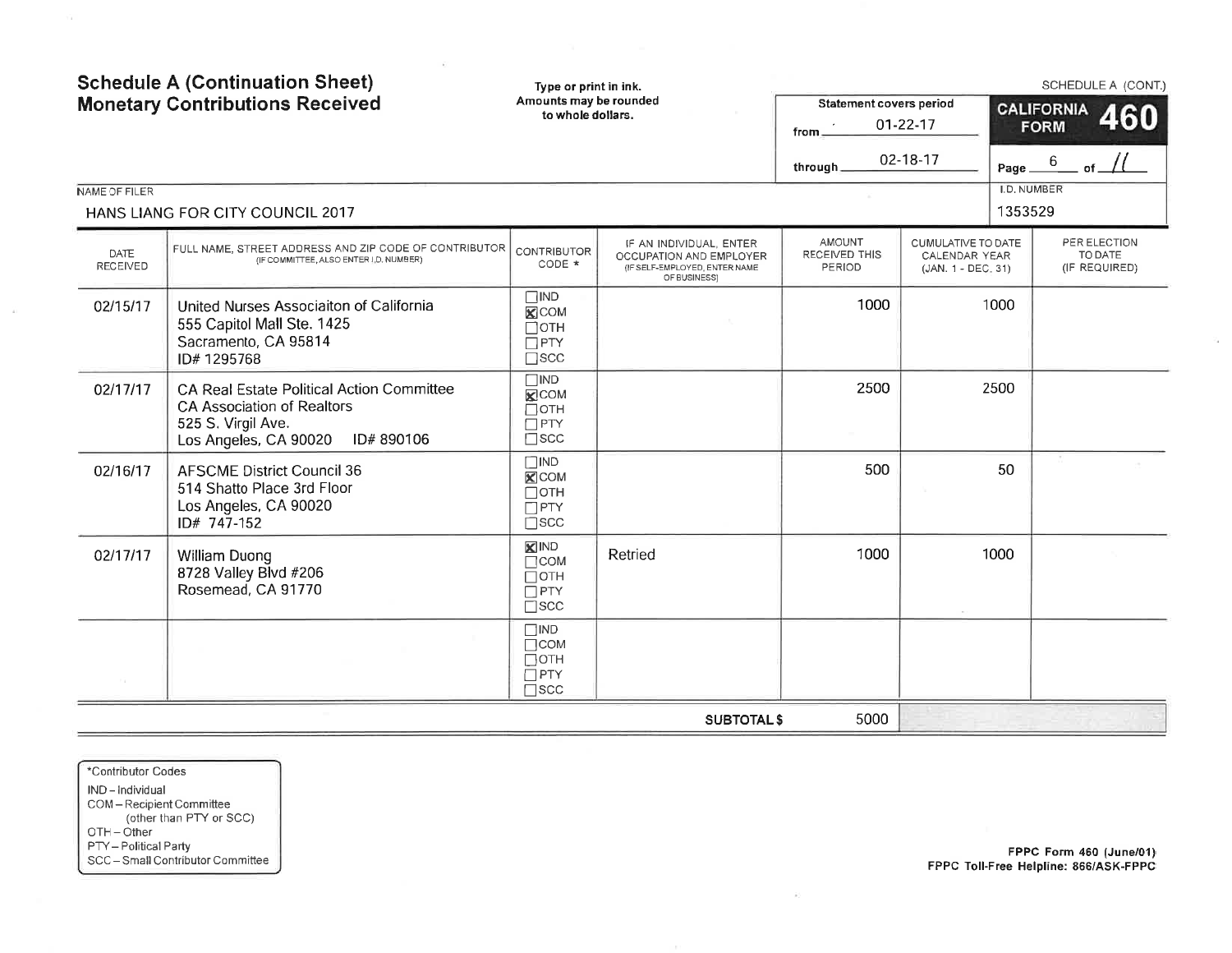| Type or print in ink.<br>Schedule B-Part 1<br>Amounts may be rounded                                                                       |                                                                                                     |                                                                         | Statement covers period                         |                                                                       | SCHEDULE B - PART 1<br><b>CALIFORNIA</b><br>460                    |                                               |                                             |                                                                  |
|--------------------------------------------------------------------------------------------------------------------------------------------|-----------------------------------------------------------------------------------------------------|-------------------------------------------------------------------------|-------------------------------------------------|-----------------------------------------------------------------------|--------------------------------------------------------------------|-----------------------------------------------|---------------------------------------------|------------------------------------------------------------------|
| <b>Loans Received</b>                                                                                                                      | to whole dollars.                                                                                   |                                                                         |                                                 | from $\equiv$                                                         | $01 - 22 - 17$                                                     | <b>FORM</b>                                   |                                             |                                                                  |
| SEE INSTRUCTIONS ON REVERSE                                                                                                                |                                                                                                     |                                                                         |                                                 |                                                                       | through $\equiv$                                                   | 02-18-17                                      | Page                                        |                                                                  |
| NAME OF FILER<br>HANS LIANG FOR CITY COUNCIL 2017                                                                                          |                                                                                                     |                                                                         |                                                 |                                                                       |                                                                    |                                               | I.D. NUMBER<br>1353529                      |                                                                  |
| FULL NAME, STREET ADDRESS AND ZIP CODE<br>OF LENDER<br>(IF COMMITTEE, ALSO ENTER I.D. NUMBER)                                              | IF AN INDIVIDUAL, ENTER<br>OCCUPATION AND EMPLOYER<br>(IF SELF-EMPLOYED, ENTER<br>NAME OF BUSINESS) | <b>OUTSTANDING</b><br><b>BALANCE</b><br><b>BEGINNING THIS</b><br>PERIOD | (b)<br><b>AMOUNT</b><br>RECEIVED THIS<br>PERIOD | $\left( c\right)$<br><b>AMOUNT PAID</b><br>OR FORGIVEN<br>THIS PERIOD | (d)<br>OUTSTANDING<br><b>BALANCE AT</b><br>CLOSE OF THIS<br>PERIOD | (e)<br><b>INTEREST</b><br>PAID THIS<br>PERIOD | (f)<br>ORIGINAL<br>AMOUNT OF<br><b>LOAN</b> | (g)<br><b>CUMULATIVE</b><br><b>CONTRIBUTIONS</b><br>TO DATE      |
| <b>HANS LIANG</b><br>330 DE LA FUENTE STREET<br>MONTEREY PARK, CA 91754                                                                    | <b>DEPUTY PROBATION</b><br><b>OFFICER</b><br><b>LA COUNTY</b><br>PROBATION DEPT.                    | 18000                                                                   | 0                                               | $\Box$ PAID<br>FORGIVEN                                               | 0<br>18000<br>$\overline{0}$                                       | 0<br>-%<br>RATE                               | 45000<br>$\mathbb{S}$ .<br>02/03/13         | CALENDAR YEAR<br>$\Omega$<br>PER ELECTION**                      |
| $\Box$ COM $\Box$ OTH $\Box$ PTY $\Box$ SCC<br>$T_{\mathbf{X}}$ IND                                                                        |                                                                                                     |                                                                         |                                                 |                                                                       | DATE DUE                                                           |                                               | DATE INCURRED                               |                                                                  |
| $\Box$ COM $\Box$ OTH $\Box$ PTY $\Box$ SCC<br>$T \cap IND$                                                                                |                                                                                                     |                                                                         | 0                                               | $P$ AID<br>$\Box$ FORGIVEN                                            | DATE DUE                                                           | RATE                                          | DATE INCURRED                               | CALENDAR YEAR<br>PER ELECTION **                                 |
|                                                                                                                                            |                                                                                                     |                                                                         |                                                 | $\Box$ PAID<br>$\Box$ FORGIVEN                                        | DATE DUE                                                           | -%<br><b>RATE</b>                             | <b>DATE INCURRED</b>                        | CALENDAR YEAR<br>PER ELECTION**                                  |
| $\Box$ COM $\Box$ OTH $\Box$ PTY $\Box$ SCC<br>$T \square$ IND                                                                             |                                                                                                     | <b>SUBTOTALS \$</b>                                                     | $0$ \$                                          |                                                                       | 18000 \$<br>0 <sup>5</sup>                                         | 0                                             |                                             |                                                                  |
| <b>Schedule B Summary</b>                                                                                                                  |                                                                                                     |                                                                         |                                                 |                                                                       | 0                                                                  | (Enter (e) on<br>Schedule E, Line 3)          |                                             |                                                                  |
| (Total Column (b) plus unitemized loans less than \$100.)                                                                                  |                                                                                                     |                                                                         |                                                 |                                                                       | 0                                                                  |                                               | reported on Schedule A.                     | *Amounts forgiven or paid by<br>another party also must be       |
| (Total Column (c) plus loans under \$100 paid or forgiven.)<br>(Include loans paid by a third party that are also itemized on Schedule A.) |                                                                                                     |                                                                         |                                                 |                                                                       |                                                                    |                                               | ** If required.                             |                                                                  |
| Enter the net here and on the Summary Page, Column A, Line 2.                                                                              |                                                                                                     |                                                                         |                                                 |                                                                       |                                                                    |                                               |                                             |                                                                  |
| <sup>†</sup> Contributor Codes<br>COM - Recipient Committee (other than PTY or SCC)<br>IND-Individual                                      | OTH-Other                                                                                           |                                                                         | PTY - Political Party                           |                                                                       | SCC - Small Contributor Committee                                  |                                               |                                             | FPPC Form 460 (June/01)<br>FPPC Toll-Free Helpline: 866/ASK-FPPC |

 $\alpha$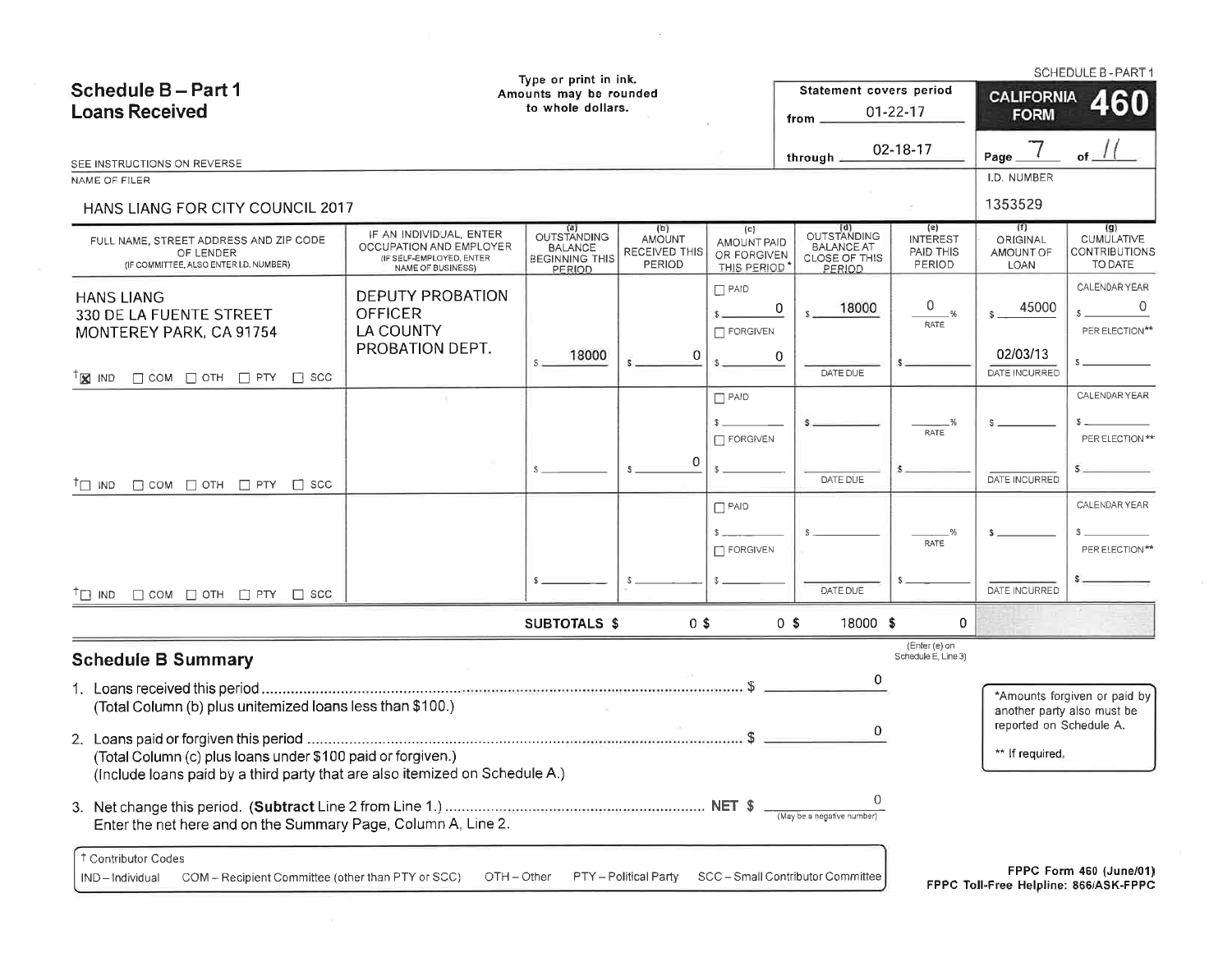| <b>Schedule D</b><br>NAME OF FILER | <b>Summary of Expenditures</b><br><b>Supporting/Opposing Other</b><br><b>Candidates, Measures and Committees</b><br>SEE INSTRUCTIONS ON REVERSE<br>HANS LIANG FOR CITY COUNCIL 2017 | Type or print in ink.<br>Amounts may be rounded<br>to whole dollars.                                 |                                     | Statement covers period<br>$01 - 22 - 17$<br>from<br>02-18-17<br>through. |                                                           | <b>CALIFORNIA</b><br>Page_<br>I.D. NUMBER<br>1353529 | <b>SCHEDULED</b><br>460<br><b>FORM</b><br>8<br>of $\perp$ |
|------------------------------------|-------------------------------------------------------------------------------------------------------------------------------------------------------------------------------------|------------------------------------------------------------------------------------------------------|-------------------------------------|---------------------------------------------------------------------------|-----------------------------------------------------------|------------------------------------------------------|-----------------------------------------------------------|
| DATE                               | NAME OF CANDIDATE, OFFICE, AND DISTRICT, OR<br>MEASURE NUMBER OR LETTER AND JURISDICTION,<br>OR COMMITTEE                                                                           | TYPE OF PAYMENT                                                                                      | <b>DESCRIPTION</b><br>(IF REQUIRED) | AMOUNT THIS<br>PERIOD                                                     | CUMULATIVE TO DATE<br>CALENDAR YEAR<br>(JAN. 1 - DEC. 31) |                                                      | PER ELECTION<br>TO DATE<br>(IF REQUIRED)                  |
| 01/05/15                           | Citizens for a Better Library<br>Measure LL<br><b>X</b> Support<br>$\Box$ Oppose                                                                                                    | Monetary<br>$\Box$<br>Contribution<br>Nonmonetary<br>⊠<br>Contribution<br>Independent<br>Expenditure | Voter Mailing List                  | 129                                                                       |                                                           | 429                                                  |                                                           |
|                                    | $\Box$ Oppose<br>Support                                                                                                                                                            | Monetary<br>Contribution<br>Nonmonetary<br>Contribution<br>Independent<br>Expenditure                |                                     |                                                                           |                                                           |                                                      |                                                           |
|                                    | $\Box$ Oppose<br>$\Box$ Support                                                                                                                                                     | Monetary<br>$\Box$<br>Contribution<br>Nonmonetary<br>Contribution<br>Independent<br>П<br>Expenditure |                                     |                                                                           |                                                           |                                                      |                                                           |
|                                    |                                                                                                                                                                                     |                                                                                                      | <b>SUBTOTAL \$</b>                  | 129                                                                       |                                                           |                                                      |                                                           |

 $\sim 10^{-10}$ 

# **Schedule D Summary**

|                                       | 129                    |
|---------------------------------------|------------------------|
|                                       |                        |
|                                       |                        |
| FPPC Toll-Free Helpline: 866/ASK-FPP( | FPPC Form 460 (June/01 |

 $\sim 12$ 

FPPC Form 460 (June/01)<br>FPPC Toll-Free Helpline: 866/ASK-FPPC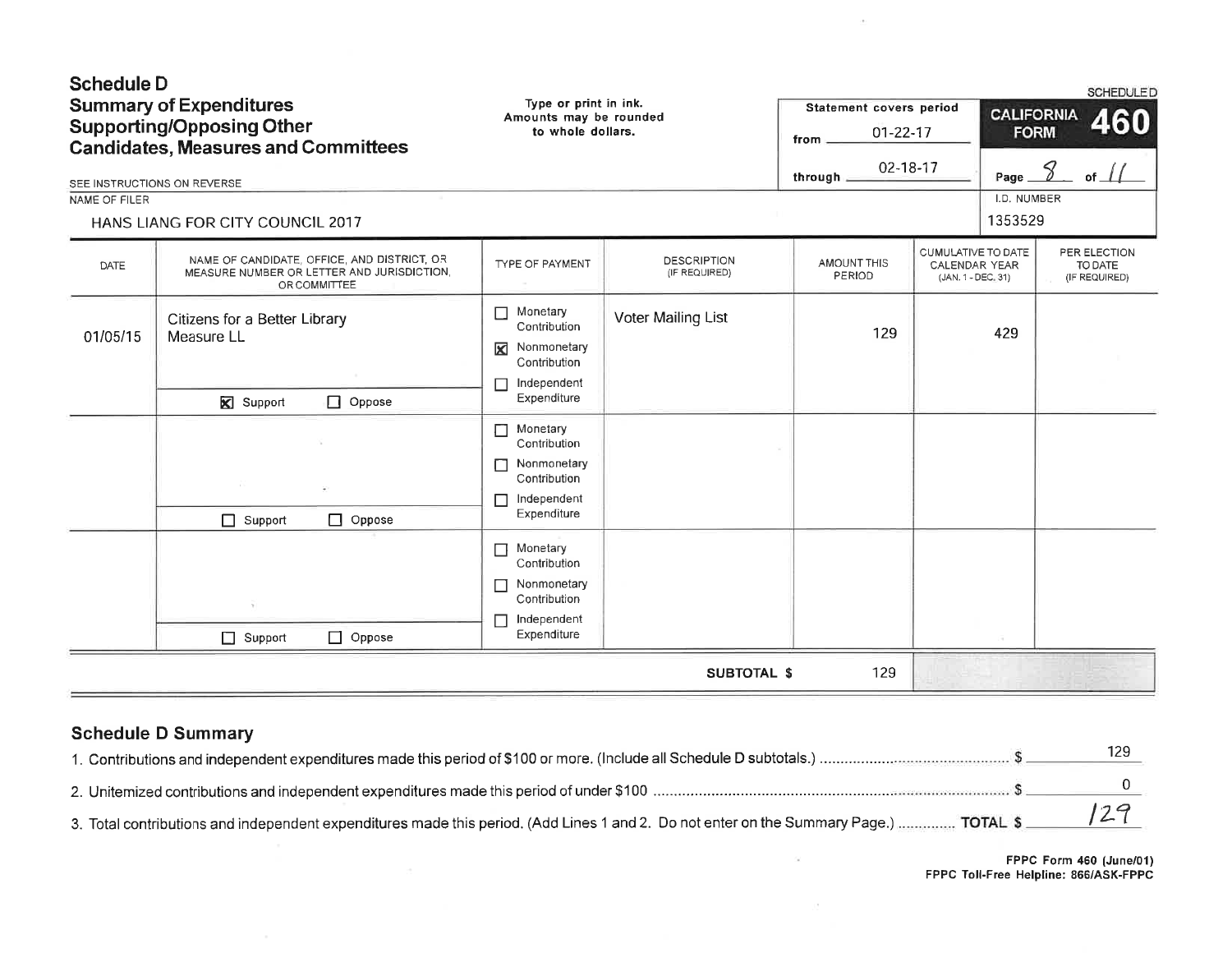| <b>Schedule E</b><br><b>Payments Made</b> | Type or print in ink.<br>Amounts may be rounded<br>to whole dollars. | Statement covers period | <b>SCHEDULEE</b><br><b>CALIFORNIA</b> |
|-------------------------------------------|----------------------------------------------------------------------|-------------------------|---------------------------------------|
|                                           |                                                                      | $01 - 22 - 17$<br>from  | 460<br><b>FORM</b>                    |
| SEE INSTRUCTIONS ON REVERSE               |                                                                      | 02-18-17<br>through     | Page<br>of                            |
| NAME OF FILER                             |                                                                      |                         | I.D. NUMBER                           |
| <b>HANS LIANG FOR CITY COUNCIL 2017</b>   |                                                                      |                         | 1353529                               |

#### CODES: If one of the following codes accurately describes the payment, you may enter the code. Otherwise, describe the payment.

- CMP campaign paraphernalia/misc. CNS campaign consultants CTB contribution (explain nonmonetary)\* CVC civic donations
	- candidate filing/ballot fees FIL
	- FND fundraising events
	-
	- independent expenditure supporting/opposing others (explain)\*  $\mathbb{N}$
	- legal defense LEG
	- campaign literature and mailings LIT.
- MBR member communications MTG meetings and appearances
- OFC office expenses
- petition circulating PET
- PHO phone banks
- POL polling and survey research
- POS postage, delivery and messenger services
- professional services (legal, accounting) **PRO**
- PRT print ads
- RAD radio airtime and production costs
- RFD returned contributions
- SAL campaign workers' salaries
- TEL t.v. or cable airtime and production costs
- TRC candidate travel, lodging, and meals
- TRS staff/spouse travel, lodging, and meals
- **TSF** transfer between committees of the same candidate/sponsor
- VOT voter registration
- WEB information technology costs (internet, e-mail)

| NAME AND ADDRESS OF PAYEE<br>(IF COMMITTEE, ALSO ENTER I.D. NUMBER)                                       | CODE       | OR<br>DESCRIPTION OF PAYMENT                     | AMOUNT PAID |
|-----------------------------------------------------------------------------------------------------------|------------|--------------------------------------------------|-------------|
| Citizens for a Better Library - Measure LL<br>P.O. Box 521<br>Monterey Park, CA 91754<br>ID#1391969<br>IJ | CTB        | Voter Mailing List given for Measure LL Campaign | 129         |
| World Journal LA LLC<br>1588 Corporate Center Dr.<br>Monterey Park, CA 91754                              | <b>PRT</b> | Print Ad - World Journal Newspaper               | 1701        |
| <b>Bullseye Marketing</b><br>19425 Londelius St.<br>Northridge, CA 91324                                  | <b>POS</b> | Mailing - Postage                                | 1849        |
| * Payments that are contributions or independent expenditures must also be summarized on Schedule D.      |            | <b>SUBTOTAL \$</b>                               | 3679        |

# **Schedule E Summary**

| 10074 |
|-------|
|       |
|       |
| 1037  |

FPPC Form 460 (June/01) FPPC Toll-Free Helpline: 866/ASK-FPPC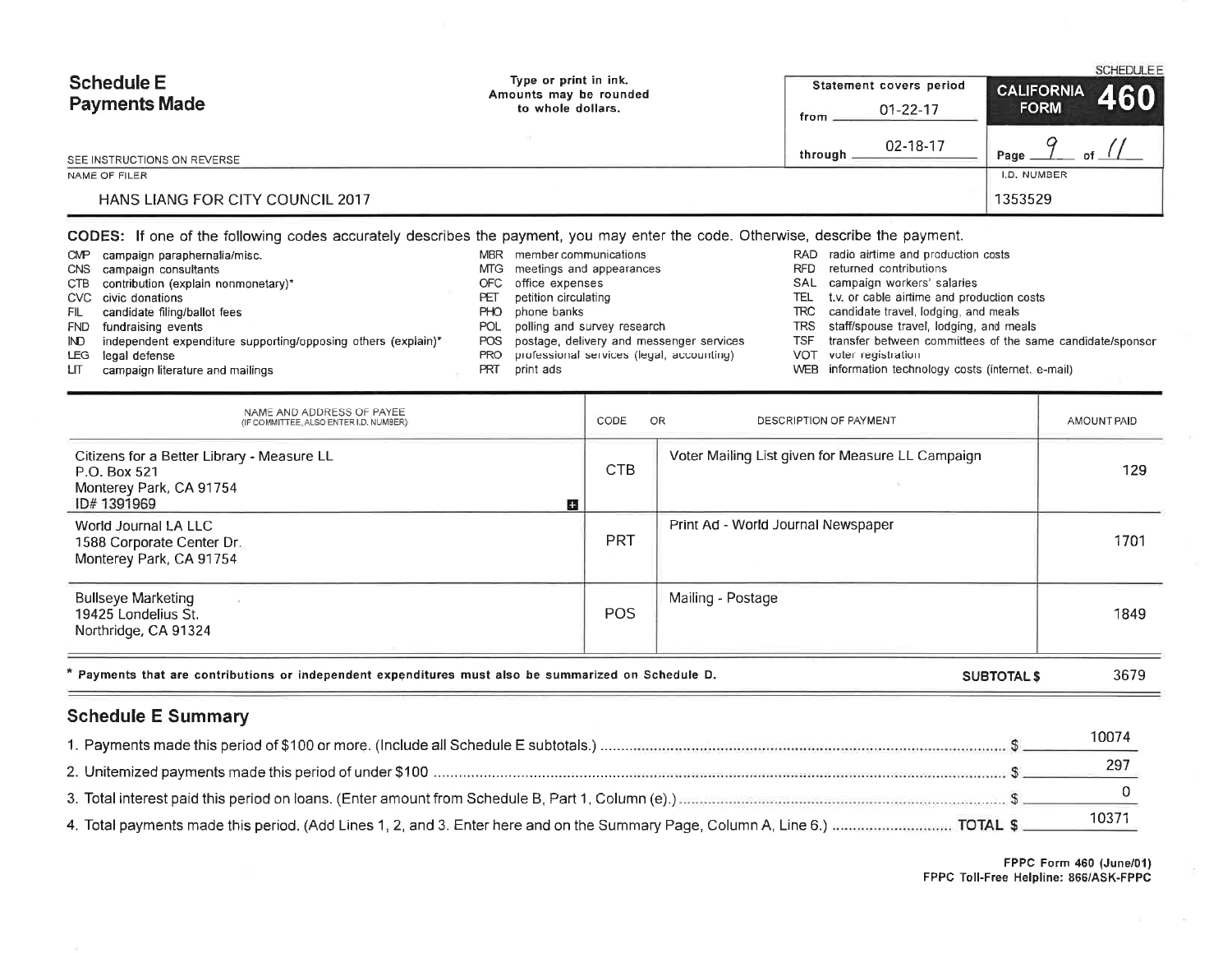| <b>Schedule E</b><br>(Continuation Sheet)<br><b>Payments Made</b>                                                                                                                                                                                                                                                                                                                                                                                                                                                    | Type or print in ink.<br>Amounts may be rounded<br>to whole dollars.                                                                                                                                                               |            |                                                                                       | <b>Statement covers period</b><br>01-22-17<br>from                                                                                                                                                                                                                                                                                                                                                                                                         |                              | SCHEDULE E (CONT.)<br>CALIFORNIA 460 |
|----------------------------------------------------------------------------------------------------------------------------------------------------------------------------------------------------------------------------------------------------------------------------------------------------------------------------------------------------------------------------------------------------------------------------------------------------------------------------------------------------------------------|------------------------------------------------------------------------------------------------------------------------------------------------------------------------------------------------------------------------------------|------------|---------------------------------------------------------------------------------------|------------------------------------------------------------------------------------------------------------------------------------------------------------------------------------------------------------------------------------------------------------------------------------------------------------------------------------------------------------------------------------------------------------------------------------------------------------|------------------------------|--------------------------------------|
| SEE INSTRUCTIONS ON REVERSE                                                                                                                                                                                                                                                                                                                                                                                                                                                                                          |                                                                                                                                                                                                                                    |            |                                                                                       | 02-18-17<br>through.                                                                                                                                                                                                                                                                                                                                                                                                                                       | Page $/ O$                   | of $\sqrt{1}$                        |
| NAME OF FILER<br>HANS LIANG FOR CITY COUNCIL 2017                                                                                                                                                                                                                                                                                                                                                                                                                                                                    |                                                                                                                                                                                                                                    |            |                                                                                       |                                                                                                                                                                                                                                                                                                                                                                                                                                                            | <b>LD. NUMBER</b><br>1353529 |                                      |
| CODES: If one of the following codes accurately describes the payment, you may enter the code. Otherwise, describe the payment.<br>campaign paraphernalia/misc.<br><b>CMP</b><br>campaign consultants<br><b>CNS</b><br>contribution (explain nonmonetary)*<br>CTB<br>civic donations<br><b>CVC</b><br>candidate filing/ballot fees<br>FIL.<br>fundraising events<br>FND.<br>independent expenditure supporting/opposing others (explain)*<br>IND.<br>legal defense<br>LEG.<br>campaign literature and mailings<br>LП | MBR member communications<br>meetings and appearances<br>MTG.<br>office expenses<br>OFC<br>petition circulating<br>PET<br>PHO<br>phone banks<br>polling and survey research<br>POL<br>POS<br><b>PRO</b><br><b>PRT</b><br>print ads |            | postage, delivery and messenger services<br>professional services (legal, accounting) | RAD radio airtime and production costs<br>returned contributions<br>RFD.<br>SAL<br>campaign workers' salaries<br>TEL<br>t.v. or cable airtime and production costs<br><b>TRC</b><br>candidate travel, lodging, and meals<br><b>TRS</b><br>staff/spouse travel, lodging, and meals<br>transfer between committees of the same candidate/sponsor<br><b>TSF</b><br>voter registration<br>VOT<br>information technology costs (internet, e-mail)<br><b>WEB</b> |                              |                                      |
| NAME AND ADDRESS OF PAYEE<br>(IF COMMITTEE, ALSO ENTER I.D. NUMBER)                                                                                                                                                                                                                                                                                                                                                                                                                                                  |                                                                                                                                                                                                                                    | CODE       | OR                                                                                    | DESCRIPTION OF PAYMENT                                                                                                                                                                                                                                                                                                                                                                                                                                     |                              | AMOUNT PAID                          |
| West Valley Journal<br>P.O. Box 987<br>Monterey Park, CA 91754                                                                                                                                                                                                                                                                                                                                                                                                                                                       |                                                                                                                                                                                                                                    | PRT<br>ù.  |                                                                                       | Print Ad - West Valley Journal Newspaper                                                                                                                                                                                                                                                                                                                                                                                                                   |                              | 200                                  |
| Boys and Girls Club of West San Gabriel Valley<br>328 S Ramona Ave.<br>Monterey Park, CA 91754                                                                                                                                                                                                                                                                                                                                                                                                                       |                                                                                                                                                                                                                                    | <b>CVC</b> |                                                                                       | Donation for Drinks for Lunar New Year dinner                                                                                                                                                                                                                                                                                                                                                                                                              |                              | 100                                  |
| The China Press<br>2121 W. Mission Rd.<br>Alhambra, CA 91803                                                                                                                                                                                                                                                                                                                                                                                                                                                         |                                                                                                                                                                                                                                    | <b>PRT</b> | Print Ad - China Press Newspaper                                                      |                                                                                                                                                                                                                                                                                                                                                                                                                                                            |                              | 1200                                 |
| Monterey Park Woman's Club<br>440 S. McPherrin Ave.<br>Monterey Park, CA 91754                                                                                                                                                                                                                                                                                                                                                                                                                                       |                                                                                                                                                                                                                                    | <b>CVC</b> |                                                                                       | Donation for Fashion Show Fundraiser                                                                                                                                                                                                                                                                                                                                                                                                                       |                              | 160                                  |
| Print by Me<br>251 E Garvey Ave B<br>Monterey Park, CA 91755                                                                                                                                                                                                                                                                                                                                                                                                                                                         |                                                                                                                                                                                                                                    | <b>CMP</b> | Campaign Banner                                                                       |                                                                                                                                                                                                                                                                                                                                                                                                                                                            |                              | 207                                  |
| * Payments that are contributions or independent expenditures must also be summarized on Schedule D.                                                                                                                                                                                                                                                                                                                                                                                                                 |                                                                                                                                                                                                                                    |            |                                                                                       |                                                                                                                                                                                                                                                                                                                                                                                                                                                            | <b>SUBTOTAL \$</b>           | 1867                                 |

 $\sim$ 

 $=$ 

=